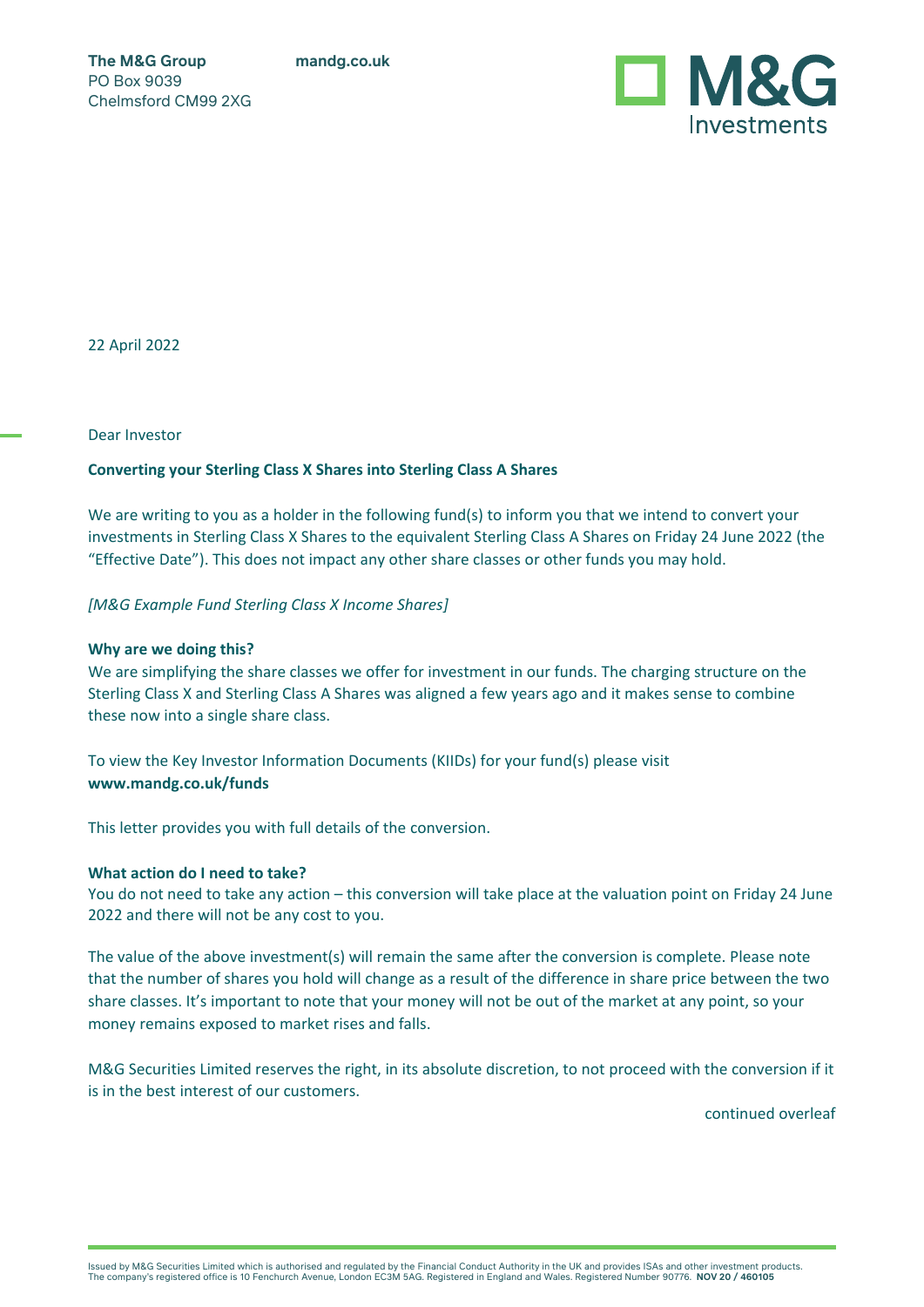# **Key Dates**

| Deadline for receipt of dealing instructions in<br><b>Sterling Class X Shares</b> | 12:00 on Thursday 23 June 2022                           |
|-----------------------------------------------------------------------------------|----------------------------------------------------------|
| Valuations used for the purpose of the conversion                                 | 12:00 on Friday 24 June 2022                             |
| <b>Effective Date of the conversion</b>                                           | Friday 24 June 2022 or any other date<br>notified to you |
| First day of dealing in your new Sterling Class A<br><b>Shares</b>                | Monday 27 June 2022                                      |
| Dispatch confirmation of number of Sterling Class<br>A Shares                     | No later than Friday 8 July 2022                         |

# **Making changes to your investment**

If for any reason you do not want your holdings to be converted to the equivalent Sterling Class A Shares, you may sell your investment in the Fund(s) free of charge, at any point before the changes have taken place subject to our Terms and Conditions.

You may also switch to another fund or share class within the M&G OEIC range free of charge.

Any requests to deal in Sterling Class X Shares received by 12:00 on Thursday 23 June 2022 will be dealt with as normal. Any dealing instructions received after that time will unfortunately be rejected and will have to be resubmitted to deal in shares in the Sterling Class A Shares on Monday 27 June 2022.

### **Costs of the changes**

M&G will bear the administrative and legal costs associated with the implementation of the changes.

#### **Taxation**

# **UK resident investors**

Sterling Class A Shares issued to you as a result of the conversion will have the same purchase cost and purchase date for UK capital gains tax purposes as your existing Sterling Class X Shares.

It is not anticipated that UK stamp duty or equivalent overseas taxes should be payable in respect of the transfer of the property of the Sterling Class X Shares to Sterling Class A Shares as part of the conversion.

If you are in any doubt about your potential liability to tax, you should consult a tax adviser.

#### **Non-UK resident investors**

The tax consequences of the conversion will vary depending on the law and regulations of your country of residence, citizenship or domicile. If you are in any doubt about your potential liability to tax, you should consult a tax adviser.

#### **After the Conversion**

We will notify you of the number of Sterling Class A Shares issued to you within 14 days of the Effective Date. Instructions to deal in your Sterling Class A Shares can be received from Monday 27 June 2022.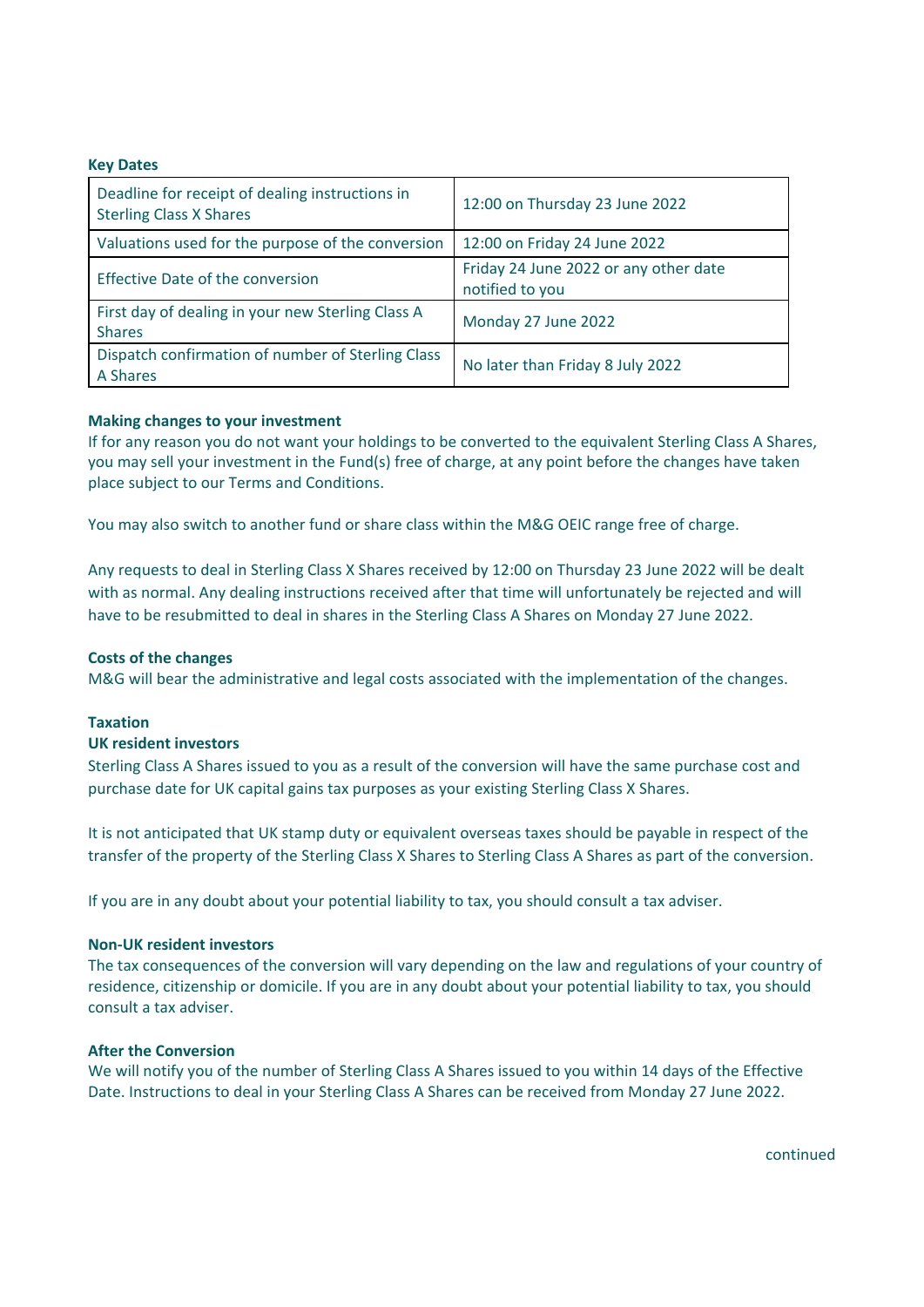

The number and value of shares you will receive in the relevant Sterling Class A will be calculated as of the Effective Date and in accordance with the following formula:

# **A = (B/C) x D**

- Where **A** is the number of shares you will receive in the relevant Sterling Class A.
- **B** is the published price of the relevant Sterling Class X shares on the Effective Date (eg 297.00).
- C is the published price of the relevant Sterling Class A shares on the Effective Date (eg 300.00).
- **D** is the number of Sterling Class X shares you hold on the Effective Date (eg 100).

# **For example:**

 $A = (297.00 / 300.00) \times 100$  $A = 0.99 \times 100$  $A = 99$  shares

The procedures for buying and selling Sterling Class A Shares are the same as those for your existing Shares.

# **Income Shares**

Any income instructions will be carried over to Sterling Class A Shares, unless you already hold Sterling Class A Shares, in which case those instructions will take precedence. If you do not want these instructions – income reinvested or paid out (by direct credit or cheque) – to be carried over, please let us know. You may, of course, change these instructions at any time.

If you have elected to reinvest your income, any reinvestment amounts outstanding at the point of conversion will be re-directed to purchase shares in the relevant Sterling Class A Shares.

Any income accrued from the end of the previous distribution period to the Effective Date will be carried across to your Sterling Class A Shares. Distribution yields and payment dates will remain aligned with your previous Sterling Class X Shares, and 'Group 1' and 'Group 2' share status will be unaffected by the conversion.

#### **Direct Debit Instructions**

If you are currently investing by Direct Debit in Sterling Class X Shares, your Direct Debit collection date will remain unchanged. If you are already investing by Direct Debit in both Sterling Class X and Sterling Class A Shares in the same fund(s), the amounts of such instructions will be combined to purchase Sterling Class A Shares on the Sterling Class A Shares collection date. Further purchases may be stopped at any time by giving notice to your bank and M&G.

#### **M&G Client Reference**

Your M&G client reference will remain the same. You will need to quote this when communicating with M&G.

#### **For more information**

If you have any questions about the changes, please contact our **Customer Relations** team by calling **0800 390 390**. The team is available from 08:00 to 18:00, Monday to Friday, and from 09:00 to 13:00 on Saturday. To help us deal with your enquiry as quickly as possible please have your M&G client reference when calling us. For your security and to improve the quality of our service, calls may be recorded.